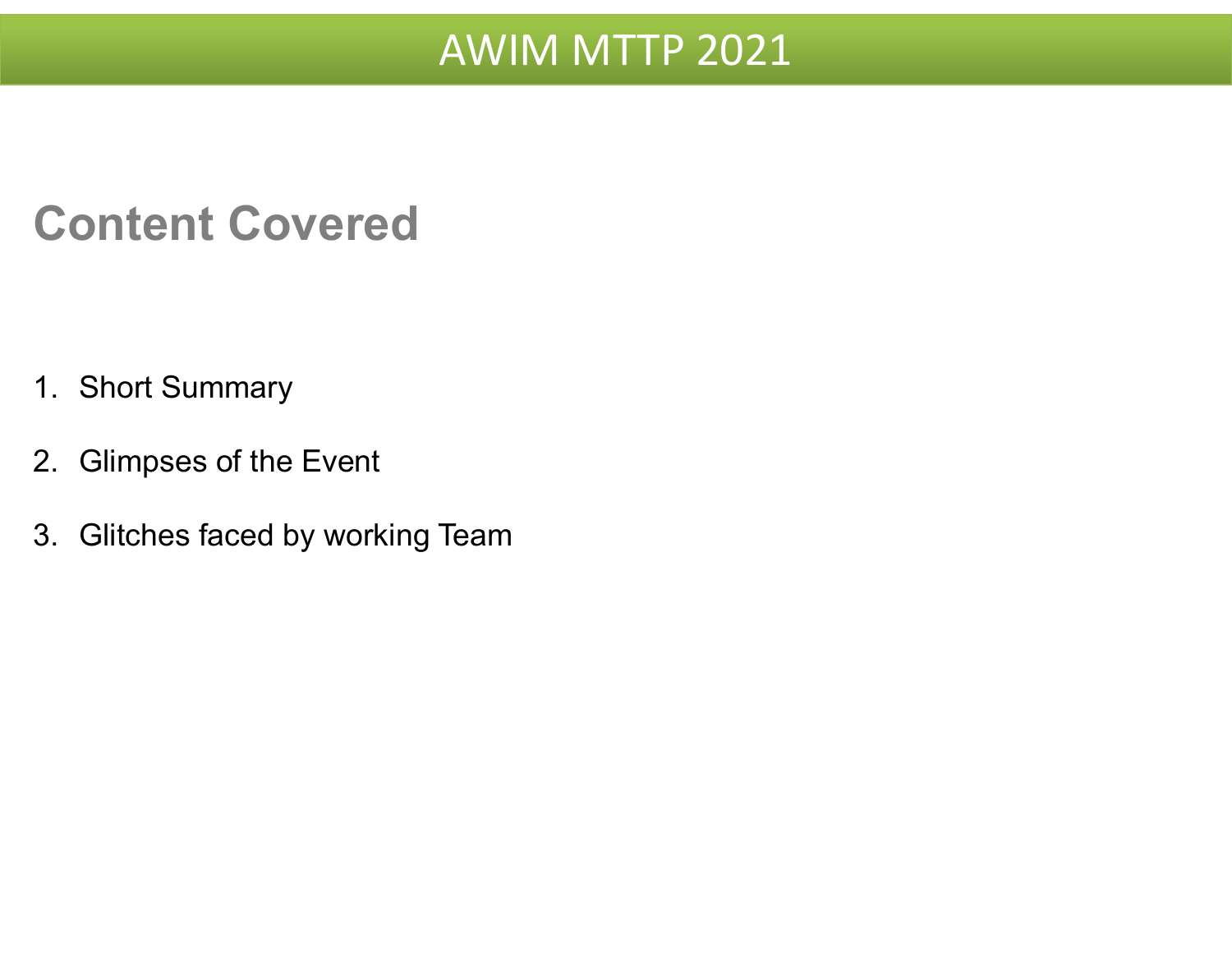## Summary of the MTTP Event 2021

#### About participation :

- 
- Summary of the MTTP Event 2021<br>
1. Conducting the event on 24<sup>th</sup> Aug'21 from 15:00 hrs to 18:00 hrs.<br>
2. Total 45 schools & 70 Teachers from those schools, for Jettoy & skimmer, particular<br>
3. Total Schools participated w 2. **2. Summary of the MTTP Event 2021**<br>2. Total **participation** :<br>2. Total 45 schools & 70 Teachers from those schools, for Jettoy & skimmer, participated in the<br>2. Total 45 schools & 70 Teachers from those schools, for Je event.
- 3. Summary of the MTTP Event 2021<br>3. Conducting the event on 24<sup>th</sup> Aug'21 from 15:00 hrs to 18:00 hrs.<br>3. Total 45 schools & 70 Teachers from those schools, for Jettoy & skimmer, participated in the<br>3. Total Schools parti We covered the following regions: Delhi, Faridabad, Gurgaon, Radaur, Ghaziabad, Ballabgarh, Bahadurgarh. **SUTTITIELY OF LTE IVITTE EVEIT ZOZ 1**<br> **About participation :**<br>
1. Conducting the event on 24<sup>th</sup> Aug<sup>1</sup>21 from 15:00 hrs to 18:00 hrs.<br>
2. Total 45 schools & 70 Teachers from those schools, for Jettoy & skimmer,<br>
event.<br> **About participation :**<br>
1. Conducting the event on  $24^{\text{th}}$  Aug'21 from 15:00 hrs to 18:00 hrs.<br>
2. Total 45 schools & 70 Teachers from those schools, for Jettoy & skimmer, participated in<br>
event.<br>
3. Total Schools par **About participation :**<br>
1. Conducting the event on 24<sup>th</sup> Aug'21 from 15:00 hrs to 18:00 hrs.<br>
2. Total 45 schools & 70 Teachers from those schools, for Jettoy & skimmer, participated in the<br>
event.<br>
3. Total Schools part 2. Teachers well appreciated were around 45 Nos having 70 teachers for Jettoy and Skimmer. 2.<br>
We covered the following regions: Delhi, Faridabad, Gurgaon, Radaur, Ghaziabad,<br>
Ballabgarh, Bahadurgarh.<br> **Queries raised:**<br>
1 2. Teachers seem to be eagerly waiting for the offline competition. The covered the following regions: Delhi, Faridabad, Gurgaon, Radaur, Ghaziabad, Ballabgarh, Bahadurgarh.<br>
2. Teachers asked about technical queries durin

#### Queries raised :

- 
- 
- 

#### Feedbacks by Teachers :

- resolved by the AWIM team. We covered the following regions. Definit, Fandabad, Gurgaon, Radadit, Gritazlabad,<br>
Ballabgarh, Bahadurgarh.<br>
1. Teachers asked about technical queries during the fabrication.<br>
2. Teachers were interested to know about th 1. Teachers asked about technical queries during the fabricant<br>2. Teachers were interested to know about the next event with<br>3. Questions related to the actual competition involving studen<br>**Feedbacks by Teachers** :<br>1. Teac 2. Teachers were interested to know about the hext event with students<br>
3. Questions related to the actual competition involving students were asked<br> **Feedbacks by Teachers :**<br>
1. Teachers well appreciated the training pro
- 
- Aug'21.

#### Actions to be taken :

- 
- resent in time.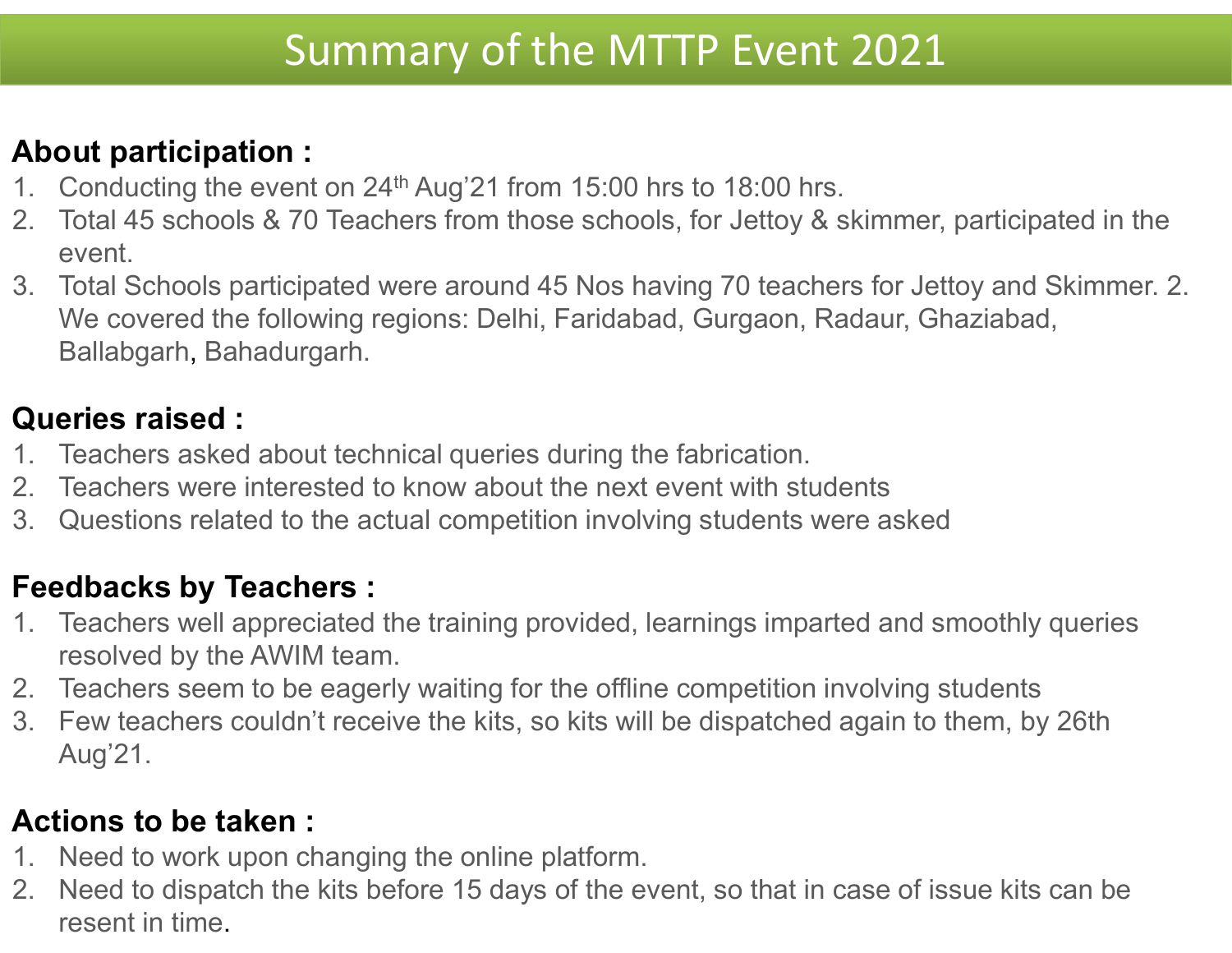## Few glimpses



|   | <b>BAHADURGARH</b>                                                     |                             |       |
|---|------------------------------------------------------------------------|-----------------------------|-------|
| Ù | I also thankful to u for amazing<br>session and sharing your views and | NAMRITA SAINI (Has<br>Left) | 17:27 |
| Û | mam please unmute me                                                   | Veena Rani                  | 17:28 |
| Ù | Thanku so much & sir really it's<br>wonderful session I am from Jai Pu | Neetu Sharma                | 17:29 |

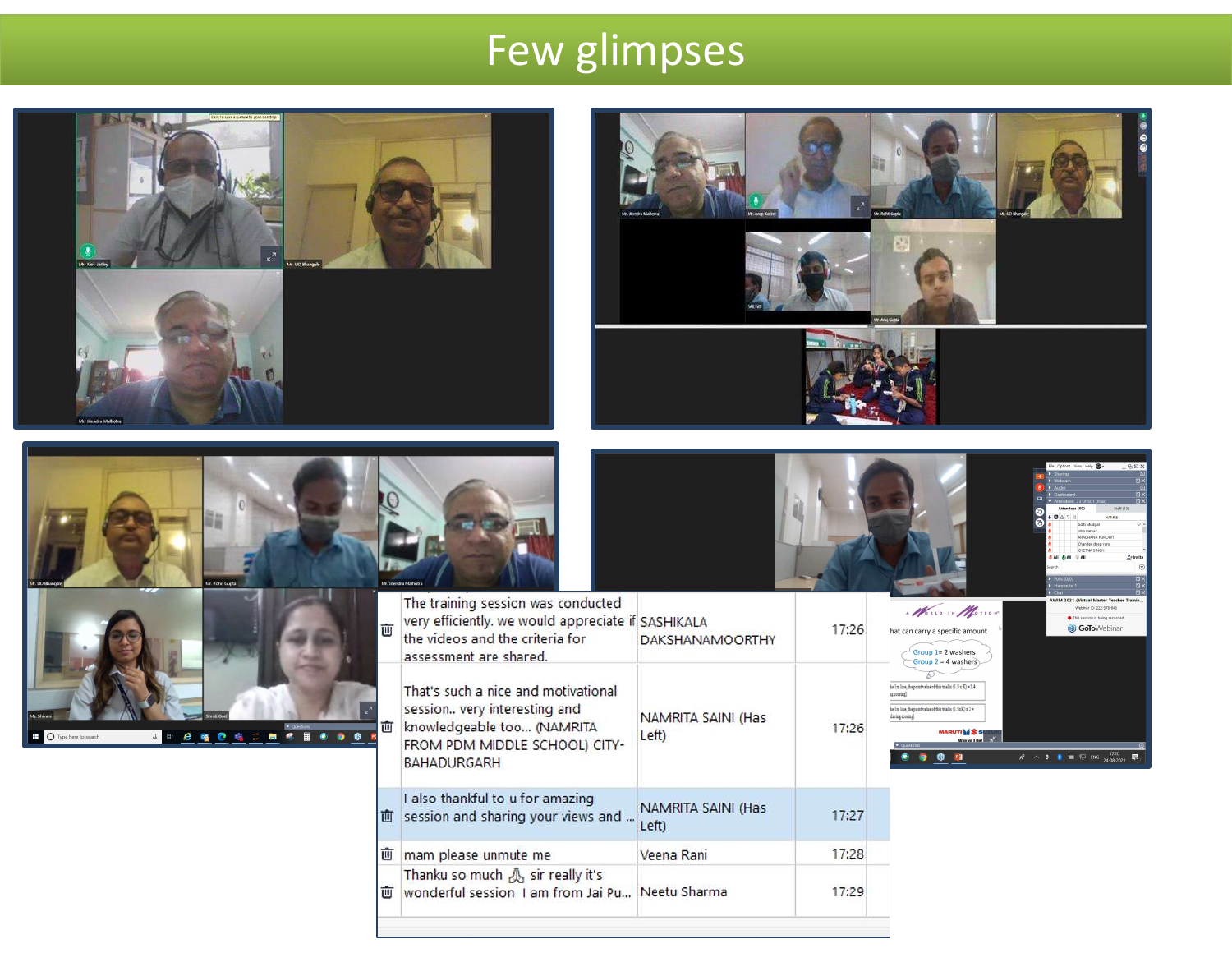### Glitches faced by the Working Team:

- **Glitches faced by the Working Team:**<br>1. 'Go to webinar' was difficult to work with for the audience, presenter & working team.<br>2. Showing video & speaking at the same time were not possible.
- 
- **Glitches faced by the Working Team:**<br>1. 'Go to webinar' was difficult to work with for the audience, presenter & work<br>2. Showing video & speaking at the same time were not possible.<br>3. Unable to hear sound properly, mute **Glitches faced by the Working Team:**<br>3. Go to webinar' was difficult to work with for the audience, presenter & working team.<br>2. Showing video & speaking at the same time were not possible.<br>3. Unable to hear sound properl to do. **Glitches faced by the Working Team:**<br>1. 'Go to webinar' was difficult to work with for the audience, presenter & working team.<br>2. Showing video & speaking at the same time were not possible.<br>3. Unable to hear sound proper 1. 'Go to webinar' was difficult to work with for the audience, presenter & working team.<br>2. Showing video & speaking at the same time were not possible.<br>3. Unable to hear sound properly, mute & unmute option for all parti 1. Showing video & speaking at the same time were not possible.<br>
1. Unable to hear sound properly, mute & unmute option for all participants was difficult<br>
1. Couldn't let audience open the webcam for knowing the status of 7. Unable to hear sound properly, mute & unmute option for all participants was different to do.<br>
4. Couldn't let audience open the webcam for knowing the status of live toy making<br>
5. On the platform, questions & answers
- 
- 
- 
- 

#### Proposal for future cases:

- A different platform like Microsoft Teams can be used for better engagement & smooth
- transfer of video, audio rights to the audience.